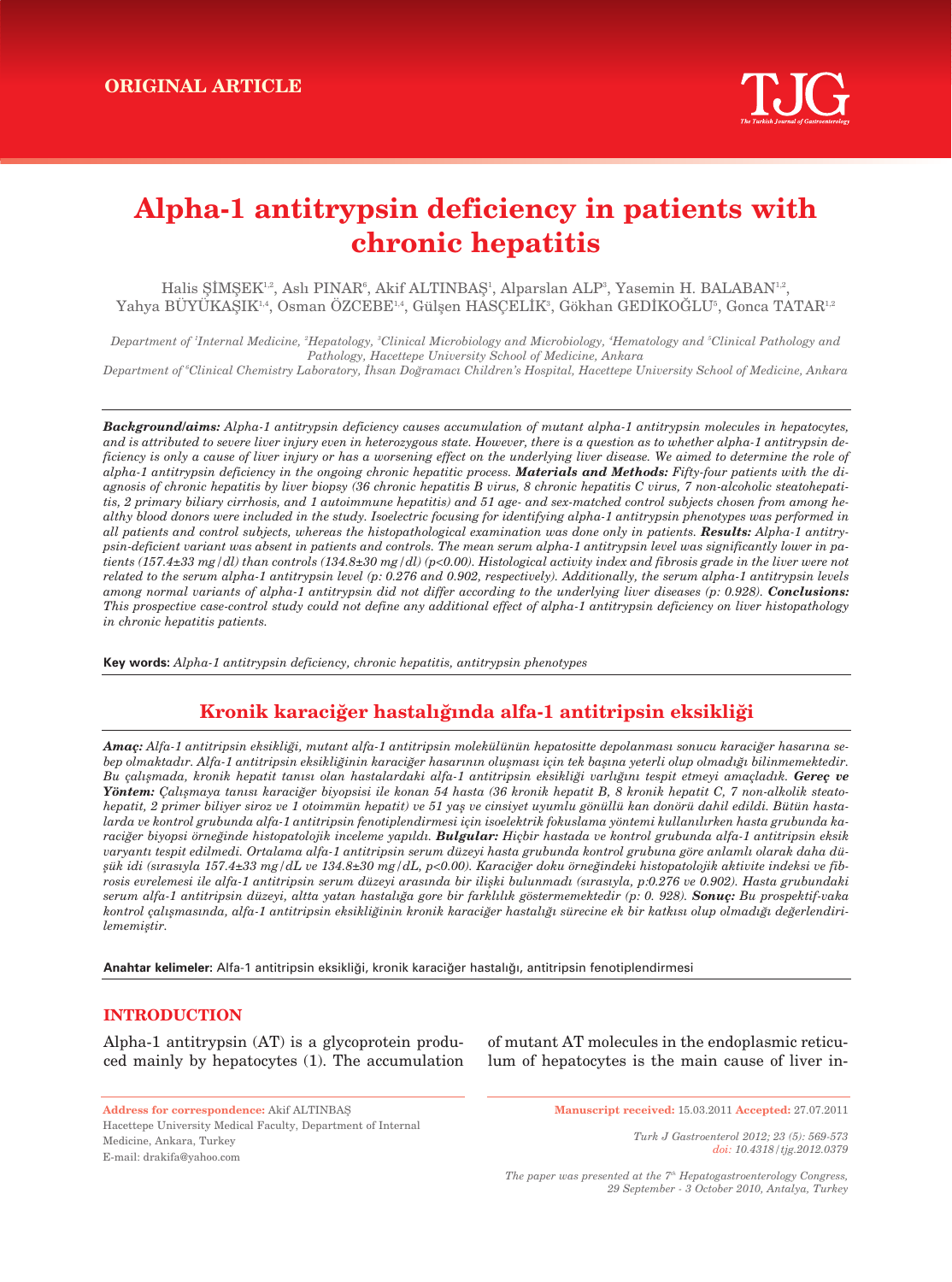jury in patients with AT deficiency (2). The clinical manifestations of AT deficiency have varied from severe lung and liver diseases to asymptomatic carrier state (3). Emphysema, chronic obstructive pulmonary disease, cirrhosis, and hepatocellular carcinoma are the severe diseases frequently attributed to AT deficiency. The AT gene, located on the long arm of chromosome 14, has approximately 100 alleles (5). PI M is the normal allele expressing the normal AT level in serum (150-350 mg/dl), whereas the PI S and PI Z are the deficient alleles expressing lower level of AT (100-200 mg/dl and 15-50 mg/dl, respectively) (5). The severity of the disease is mostly based on the state of the AT mutation, whether homozygous or heterozygous (4).

The cut-off point to estimate AT deficiency in liver diseases is controversial (6). A dilemma is also ongoing about the additional effect of  $c.-1973T > C$ polymorphism in getting liver disease rather than lung disease (7). In childhood, 14-16% of the patients undergoing liver transplantation due to liver failure are AT-deficient (8,9). The frequency AT deficiency was 7.3-8.2% in adults undergoing liver transplantation compared with 2.8% in the healthy population of the same country (10,11). AT deficiency is a determining factor for the age at which liver diseases/failure become symptomatic, such as the age of 58 years for ZZ variant versus 73 years for MZ variant. PI MZ was shown to be more in hepatitis C virus (HCV) and non-alcoholic steatohepatitis (NASH)-related cirrhosis than in healthy subjects (13). A study revealed that among patients with chronic HCV and non-alcoholic liver diseases, there was a relation between AT deficiency and the severity of the underlying liver diseases (14). However, an association between AT deficiency and chronic HCV could not be determined in a study of 1048 chronic HCV patients (15).

The aim of the present study was to determine whether AT deficiency has an additional role in ongoing fibrosis in Turkish patients with chronic liver diseases diagnosed by liver biopsies.

# **MATERIALS AND METHODS**

#### **Patients**

The patients who underwent liver biopsy from January 2008 to December 2008 in the Gastroenterology Unit of Hacettepe Medical Faculty Hospital were included in the study after the approval of informed consent. Fifty-four patients with the diagnosis of chronic liver disease by liver biopsy were included in the study. None of them had clinical cirrhosis. Liver biopsies performed intercostally were processed for the presence of diastase-resistant, periodic acid-Schiff (PAS)-positive intracytoplasmic deposits as well as routine histological examination by a single pathologist. The routine histopathological examination in paraffin-embedded blocks was done after staining by hematoxylin-eosin stain. The histological activity index (HAI) used to evaluate the degree of inflammation in the liver based on the Knodell scoring system is scored from 0 to 18 (16). Liver fibrosis scores were assessed via the METAVIR scoring system. According to this scoring system, means of scores were as follows: F0, no fibrosis; F1, portal fibrosis without any septa; F2, portal fibrosis with rare septa; F3, numerous septa, but without cirrhosis; and F4, cirrhosis (17). The control group consisted of 51 age- and sex-matched healthy blood donors. Blood samples for AT quantitation and phenotyping were drawn before the biopsy procedure. Serum was separated from blood by centrifugation at 4°C and stored at -70°C until AT quantitative determination or AT phenotyping.

# **Quantitative Determination of AT Concentration**

The serum AT level was measured by the rate immune nephelometric method (Immage® Immunochemistry System, Beckman Coulter, Fullerton, CA, USA) according to the manufacturer's instructions. The normal range for AT in serum samples was 88-174 mg/dl.

#### **AT Phenotyping**

Phenotypes were determined by isoelectric focusing (IEF) (Phastsystem® , automated electrophoresis, GE Healthcare BioSciences AB, Uppsala, Sweden). The apparatus comprises a separation and control unit for electrophoresis and an automated development unit for staining and destaining, which can be programmed and operated independently. Dehydrated polyacrylamide gels (PhastGel Dry IEF) were rehydrated by floating onto the rehydration solution containing Pharmalyte 4.2-4.9. All serum samples were treated with cysteine (90 mqL of serum with 10 mqL cysteine solution, 0.3 mol/L, pH 7.4) (18) and incubated overnight at 4°C. Cysteine reduced 0.8 mqL of serum samples was applied to rehydrated polyacrylamide IEF gels. IEF running was carried out according to the manufacturer's recommended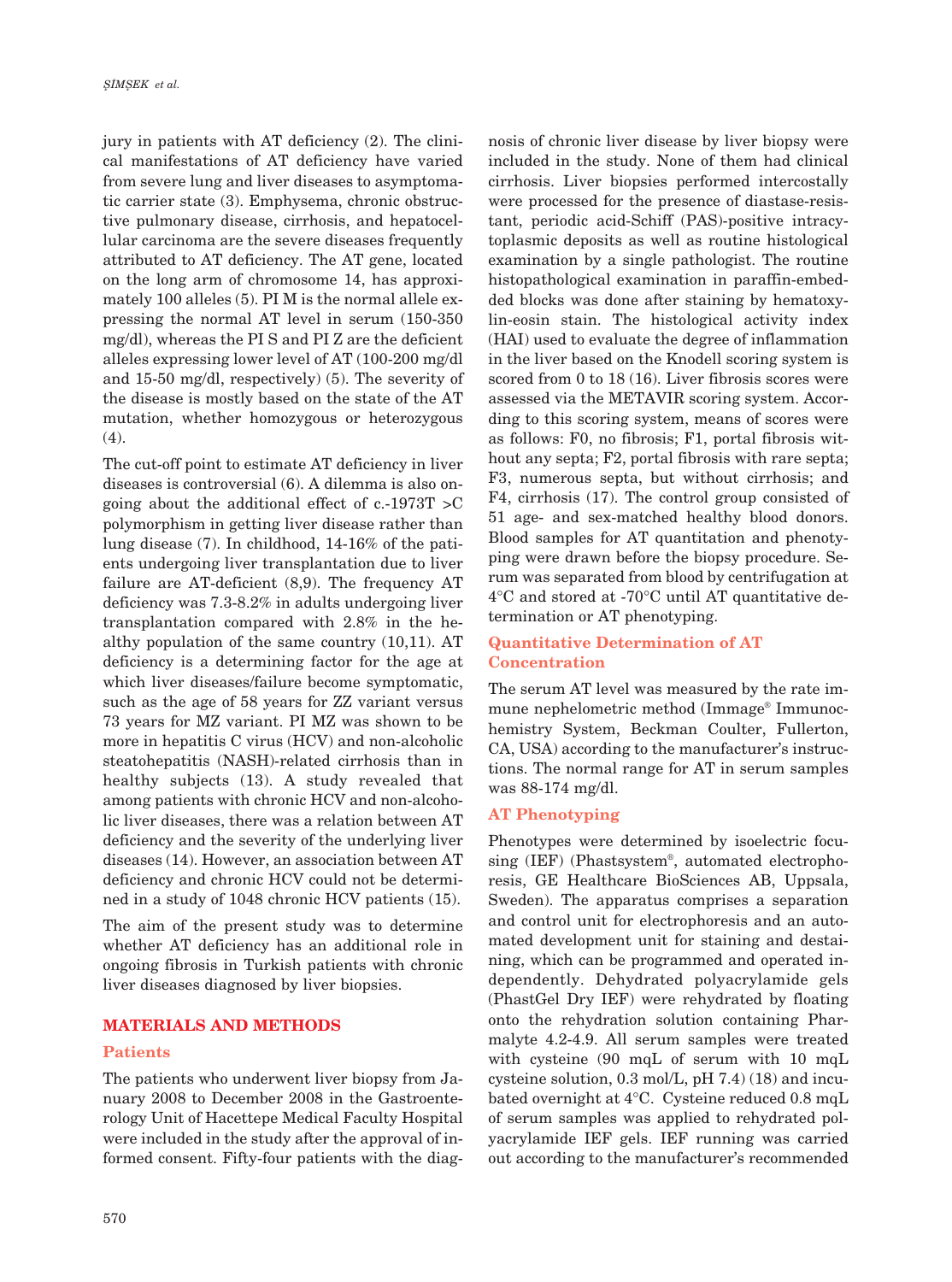running conditions (19). Immediately after focusing, gels were fixed and stained with Phast Gel Blue R for Coomassie Blue staining with the automated development unit (19). When the intensity of the stained protein bands was poor, SilverSNAP stain kit II (Pierce, IL, USA) for silver staining was performed according to the manufacturer's recommendations. During each experiment, control serum specimens obtained from Dr. Diane W. Cox (University of Alberta, Edmonton, Alberta, Canada), normal PI MM or abnormal phenotypes, were run simultaneously for comparison (20).

#### **Statistical Analysis**

The Statistical Package for the Social Sciences (SPSS) ver. 13.0 was used for statistical analysis. Demographic data were shown as mean +/- SD. Chi-square test, Mann-Whitney U test and Kruskal-Wallis test were used to compare the groups. A p-value of <0.05 was considered as significant.

# **RESULTS**

The age distribution of the patients was 18-65 years. The mean age was  $40\pm12$  years, which was similar between the patient and control groups (Table 1). The etiologies of liver diseases in the study group were as follows: 36 chronic HBV, 8 chronic HCV, 7 NASH, 2 primary biliary cirrhosis, and 1 autoimmune hepatitis.

All of the patients and controls had normal variant of AT (PI MM).The mean serum level of AT did not differ according to gender (p: 0.341 and 0.453) or the etiology of the liver diseases (Table 2). Serum AT levels were higher in patients than controls  $(p<0.00)$  (Table 2). There was no significant relationship between serum AT level and HAI or fibrosis (p: 0.276 and 0.902, respectively).

The median HAI was higher in chronic HBV patients than in chronic HCV patients, whereas the fibrosis grade in chronic HCV patients was higher (Table 1). None of the examinations was positive for the presence of diastase-resistant, PAS-positive intracytoplasmic deposits in the liver.

### **DISCUSSION**

Although alpha-1 antitrypsin (AT) deficiency is not rare, it is an underdiagnosed hereditary disease leading to liver injury (21). As reported previously, there could be an association between AT deficiency and chronic liver disease (22). However, the exact role of AT deficiency in liver injury is still unclear. Rates of AT deficiency in child and adult patients undergoing liver transplantation were 14-16% (overall AT deficiencies), and 7.3- 8.2% of the subjects were PI MZ (8-11). Despite these high percentages, the PI ZZ and PI SZ subjects who were diagnosed by routine screening in their childhood were healthy in their follow-up at the ages of 26 and 30 years (23,24). In the current study, we investigated the relation between AT deficiency and chronic liver diseases (36 chronic HBV, 8 chronic HCV, and 7 NASH). Since all of our patients and controls were wild type (PI MM), no relation between the AT-deficient variants and liver diseases could be detected. While the prevalences of PI MZ and PI ZZ were 1 per 143 and 1 per 10,000 in healthy Turkish blood donors (unpublished data) and AT-deficient alleles are estimated to be higher in chronic hepatitis patients, we enrolled 54 subjects in our patient group.

In a retrospective analysis of PIZ deposits in 1847 liver biopsies and 1030 autopsies, it was noted that 3.4% of biopsies and 1.8% of autopsies were positive for PIZ deposits, and all of them were PI MZ (25). In addition, the inflammatory activity and fibrosis score were found to be related with AT deficiency (21). However, decompensated liver diseases due to NASH and chronic HCV were repor-

| Table 1. Demographic characteristics of the patient and control groups |                               |                               |           |  |
|------------------------------------------------------------------------|-------------------------------|-------------------------------|-----------|--|
|                                                                        | <b>Patient Group</b><br>N: 54 | <b>Control Group</b><br>N: 51 | P value   |  |
| Mean age $\pm$ SD                                                      | 40±12                         | $38 \pm 13$                   | 0.308     |  |
| Sex, Male/Female $(\%)$                                                | 19/35(35/65)                  | 20/31 (39/61)                 | 0.334     |  |
| Mean serum level of $AT$ (mg/dl)                                       | $157.4 \pm 33$                | $134.8 \pm 30$                | <0.00     |  |
| HAI in HBV, median (range)                                             | $5(2-9)$                      | <b>NA</b>                     | <b>NA</b> |  |
| Fibrosis in HBV, median (range)                                        | $2(0-5)$                      | <b>NA</b>                     | <b>NA</b> |  |
| Fibrosis in HCV, median (range)                                        | $2(1-5)$                      | NA                            | <b>NA</b> |  |
| HAI in HCV, median (range)                                             | $7(4-11)$                     | NA                            | NA        |  |

NA: Non-applicable. AT: Alpha-1 antitrypsin. HAI: Histological activity index. HBV: Hepatitis B virus. HCV: Hepatitis C virus.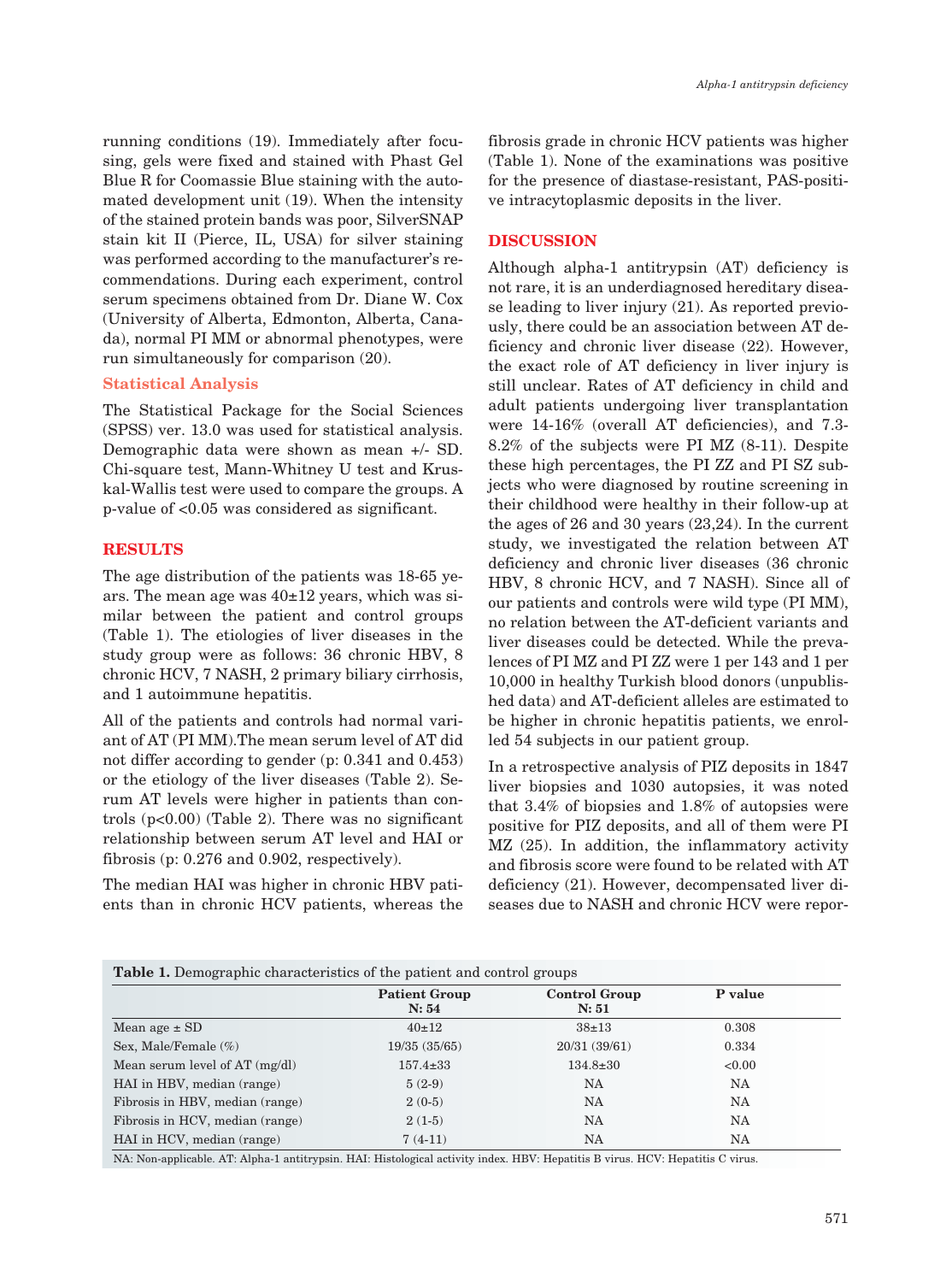| AT levels in serum $(mg/dl)$ | P value |  |  |  |
|------------------------------|---------|--|--|--|
| $159.8 \pm 29.9$             |         |  |  |  |
| $165.0 \pm 20.0$             | 0.928   |  |  |  |
| $153.7 \pm 41.1$             |         |  |  |  |
|                              |         |  |  |  |

**Table 2.** The mean serum levels of AT according to liver disease etiologies

HBV: Hepatitis B virus. HCV: Hepatitis C virus. NASH: Non-alcoholic steatohepatitis.

ted to be aggravated by AT deficiency (11). The percentages of AT deficiency in compensated and decompensated cirrhosis were 1.2% and 5.0% in chronic HCV patients and 2.8% and 7.3% in NASH patients, respectively (p: 0.004 and 0.017, respectively).

The earlier studies noted that PI MZ is more prevalent in cirrhosis than in healthy subjects (10,11,13). While none of the patients in our study was cirrhotic, whether the serum level of AT is related with HAI or fibrosis in the absence of AT deficiency was investigated. HAI and fibrosis grade were found to be independent of serum AT level in the patients with chronic hepatitis (p: 0.276 for HAI and 0.902 for fibrosis grade).

The cut-off level of serum AT for investigating AT deficiency in the case of suspected liver disease has been debated. When the cut-off was set as

<100 mg/dl, failure to diagnose occurred in just 6.7% of cases (6). However, in the present study, the patient group had higher serum AT levels than the control group  $(157.4\pm33 \text{ mg/dl}$  and 134.8 $\pm$ 30 mg/dl, p<0.00). This can be easily attributed to the acute phase reactant effect of the AT molecule.

Our limitation is the low number of the patients included in the study. To ascertain the impact of AT deficiency on the underlying chronic hepatitic process and whether or not AT deficiency is a *de novo* cause of chronic hepatitis, we should reach approximately 1,000 patients in a study held in our country (unpublished data).

In conclusion, AT deficiency was not more frequent in patients with chronic hepatitis. As an acute phase reactant protein, serum AT level was increased in patients, although there was no correlation with HAI or fibrosis grade. It can be suggested that an additional effect of AT deficiency in chronic liver diseases resulted in higher inflammation. Its effect on fibrosis is still unclear and the effect of AT deficiency in liver disease is minimal, especially in low frequency areas of AT deficiency.

*Acknowledgements: This study was supported by a grant from Hacettepe Medical Faculty Research Fund (04 01 101 008).* 

#### **REFERENCES**

- 1. [No authors listed]. Alpha-1 antitrypsin deficiency: memorandum from a WHO meeting. Bull World Health Organ 1997; 75: 397-415.
- 2. Teckman JH, Qu D, Perlmutter DH. Molecular pathogenesis of liver disease in alpha 1-antitrypsin deficiency. Hepatology 1996; 24: 1504-16.
- 3. Vogel W, Propst T, Propst A, et al. Causes of liver disease in an adult population with heterozygous and homozygous alpha-1 antitrypsin deficiency. Acta Paediatr Suppl 1994; 393: 24-6.
- 4. Kok KF, Willems HL, Drenth JP. The cut-off value of 100 mg/dl is insufficient to detect heterozygous alpha-1 antitrypsin-deficient liver disease patients. Liver Int 2010; 30: 491-2.
- 5. Steiner SJ, Gupta SK, Croffie JM, Fitzgerald JF. Serum levels of alpha1-antitrypsin predict phenotypic expression of the alpha-1 antitrypsin gene. Dig Dis Sci 2003; 48: 1793-6.
- 6. Kok KF, te Morsche RH, van Oijen MG, Drenth JP. Prevalence of genetic polymorphisms in the promoter region of the alpha-1 antitrypsin (SERPINA1) gene in chronic liver disease: a case control study. BMC Gastroenterol 2010; 10: 22.
- 7. Adrian-Casavilla F, Reyes J, Tzakis A, et al. Liver transplantation for neonatal hepatitis as compared to the other two leading indications for liver transplantation in children. J Hepatol 1994; 21: 1035-9.
- 8. Esquivel CO, Iwatsuki S, Gordon RD, et al. Indications for pediatric liver transplantation. J Pediatr 1987; 111: 1039- 45.
- 9. Eigenbrodt ML, McCashland TM, Dy RM, et al. Heterozygous  $\alpha$ -1-antitrypsin phenotypes in patients with end stage liver disease. Am J Gastroenterol 1997; 92: 602-7.
- 10. Graziadei IW, Joseph JJ, Wiesner RH, et al. Increased risk of chronic liver failure in adults with heterozygous  $\alpha$ 1-antitrypsin deficiency. Hepatology 1998; 28: 1058-63.
- 11. Rakela J, Goldschmiedt M, Ludwig J. Late manifestation of chronic liver disease in adults with alpha-1 antitrypsin deficiency. Dig Dis Sci 1987; 32: 1358-62.
- 12. Hodges JR, Millward-Sadler GH, Barbatis C, Wright R. Heterozygous MZ alpha 1-antitrypsin deficiency in adults with chronic active hepatitis and cryptogenic cirrhosis. N Engl J Med 1981; 304: 557-60.
- 13. Regev A, Guaqueta C, Molina EG, et al. Does the heterozygous state of alpha-1 antitrypsin deficiency have a role in chronic liver diseases? Interim results of a large case-control study. J Pediatr Gastroenterol Nutr 2006; 43 (Suppl 1): S30-5.
- 14. Kok KF, van Soest H, van Herwaarden AE, et al. Influence of alpha-1 antitrypsin heterozygosity on treatment efficacy of HCV combination therapy. Eur J Gastroenterol Hepatol 2010; 22: 808-12.